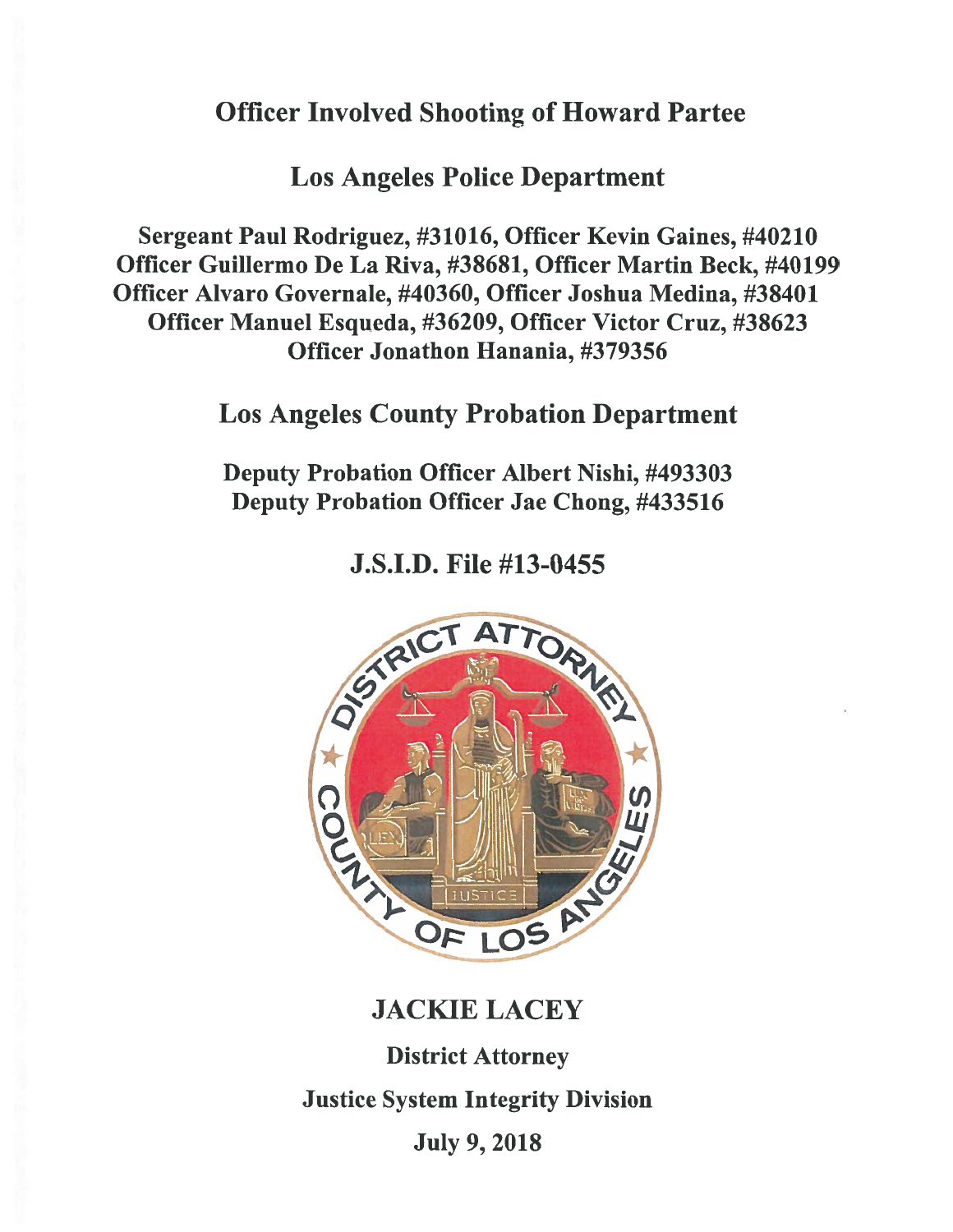#### **MEMORANDUM**

| TO:             | <b>COMMANDER ALAN HAMILTON</b><br>Los Angeles Police Department<br>Force Investigation Division<br>100 W. First Street, Suite 431<br>Los Angeles, California 90012 |
|-----------------|--------------------------------------------------------------------------------------------------------------------------------------------------------------------|
| FROM:           | <b>JUSTICE SYSTEM INTEGRITY DIVISION</b><br>Los Angeles County District Attorney's Office                                                                          |
| <b>SUBJECT:</b> | <b>Officer Involved Shooting of Howard Partee</b><br>J.S.I.D. File #13-0455<br>F.I.D. File #F052-13                                                                |
| DATE:           | July 9, 2018                                                                                                                                                       |

The Justice System Integrity Division (JSID) of the Los Angeles County District Attorney's Office has completed its review of the June 25, 2013, non-fatal shooting of Howard Partee by Los Angeles Police Department (LAPD) Sergeant Paul Rodriguez, Officers Guillermo De La Riva, Kevin Gaines, Martin Beck, Alvaro Governale, Manuel Esqueda, Joshua Medina, Victor Cruz, Jonathon Hanania and Deputy Probation Officers (DPO) Albert Nishi and Jae Chong. We have determined that the involved officers use of deadly force was objectively reasonable and performed in lawful self-defense and in defense of others. Further, the evidence establishes that Partee took his own life and that none of the force used by the officers involved in this incident caused his death.

The following analysis is based upon reports, photographs, recordings and transcribed interviews prepared by LAPD Force Investigation Division (FID). JSID was notified of this shooting at 8:11 a.m. on June 26, 2013. The District Attorney Response Team responded to the location of the shooting where they received a briefing and "walk-through" of the scene. The compelled statements of all the shooting officers were considered for purpose of this analysis.

#### **FACTUAL ANALYSIS**

On June 25, 2013, DPOs Jae Chong and Albert Nishi along with LAPD Sergeant Paul Rodriguez and LAPD Officers Guillermo De La Riva, Kevin Gaines, Martin Beck, Alvaro Governale, Manuel Esqueda, Joshua Medina, Victor Cruz and Jonathon Hanania traveled to **East** 117<sup>th</sup> Street to conduct a probation check on probationer Lanica Mathis.<sup>1</sup> The team arrived at the location at approximately 6:58 p.m.

<sup>&</sup>lt;sup>1</sup> The location is comprised of two residences, a front house and a rear house. East  $117<sup>th</sup>$  is the front house, East  $117<sup>th</sup>$  is the rear house.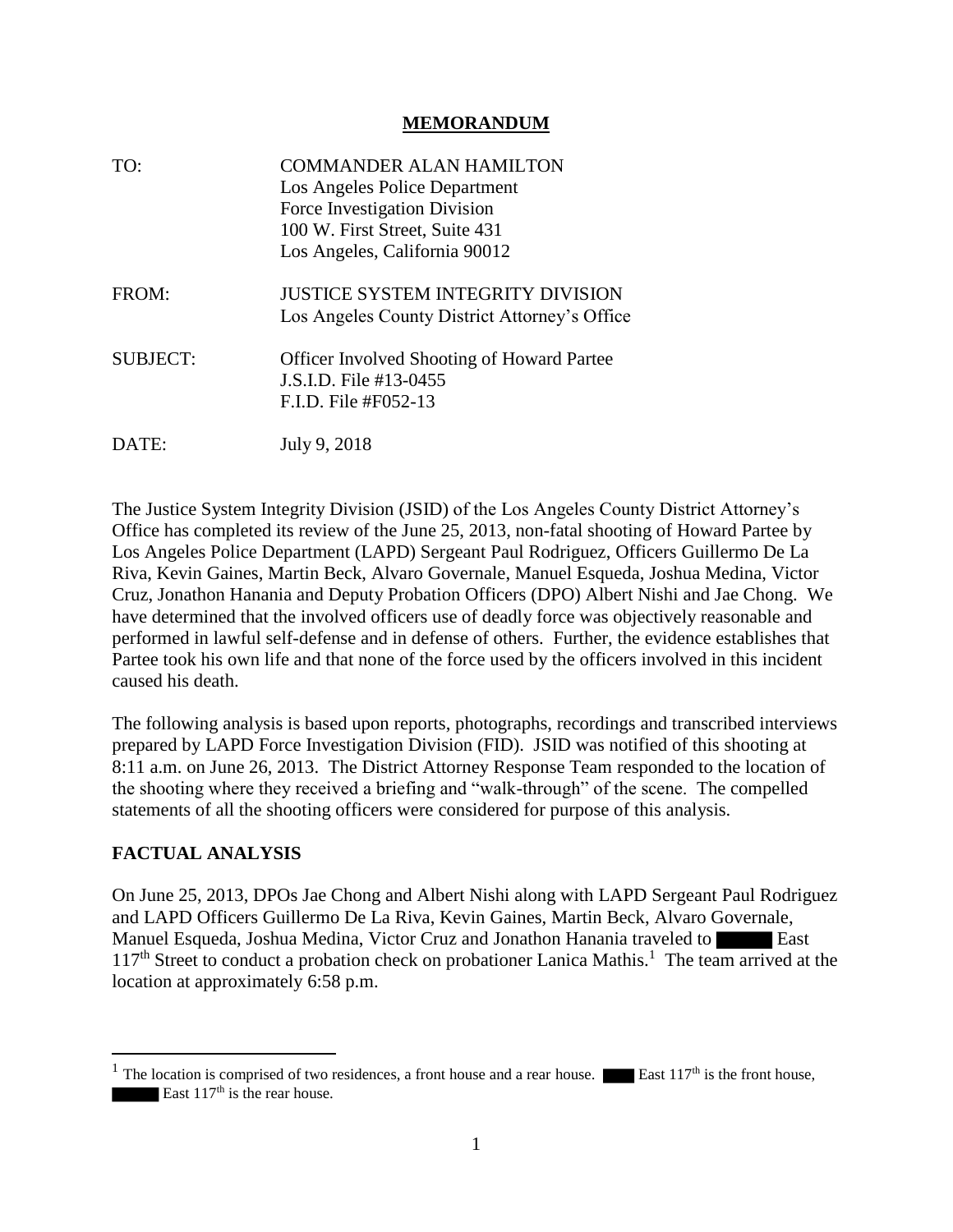

Photos of and East 117<sup>th</sup> Street.

DPO Chong contacted Ms. Lisa W at East  $117<sup>th</sup>$  Street. White told Chong that she was Mathis' aunt and that Mathis no longer lived at the residence. White admitted officers to search for Mathis. Mathis was not located inside East 117<sup>th</sup> Street.

The team then turned their attention to the front house. De La Riva and Hanania knocked on the front door to **East 117<sup>th</sup>** Street and identified themselves as LAPD officers. After nearly two minutes of consistent knocking, Wade Richardson opened the front door. He and occupants Timothy Larkin, Kelian Faulkner and Shelnae Thomas exited the house.

A protective sweep was conducted of the residence. During the course of the protective sweep, the officers repeatedly verbally identified themselves and stated that they were conducting a probation compliance check. They also ordered any hidden occupants to come out of hiding. No additional occupants were initially discovered.

During the initial protective sweep, officers identified a covered opening in the bathroom ceiling that led to the attic. Unbeknownst to the officers, Partee was hiding in the attic.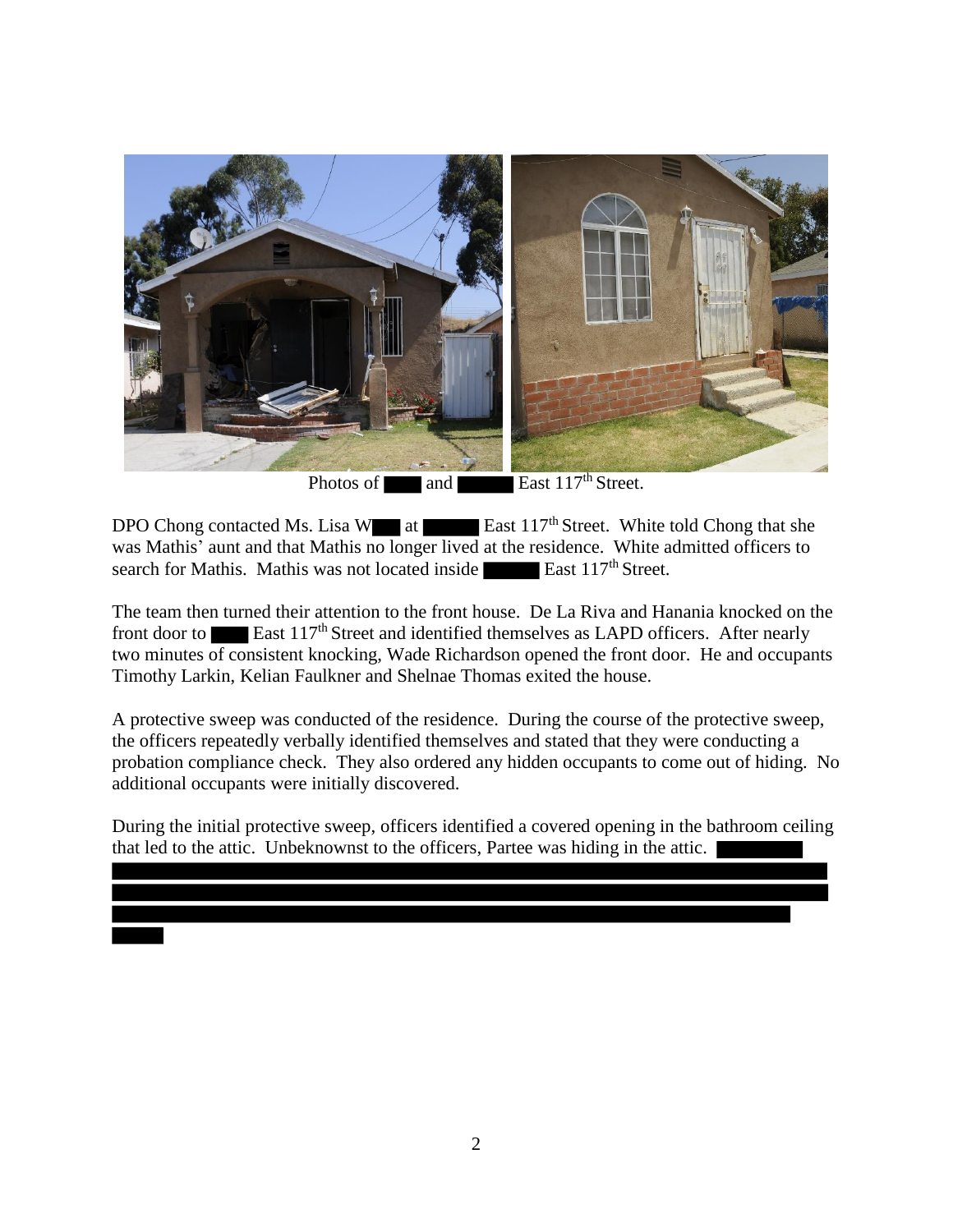

Photo of the Ladder Leading to the Attic Access Hole





Photo of Partee's Rifle Adjacent to Attic Opening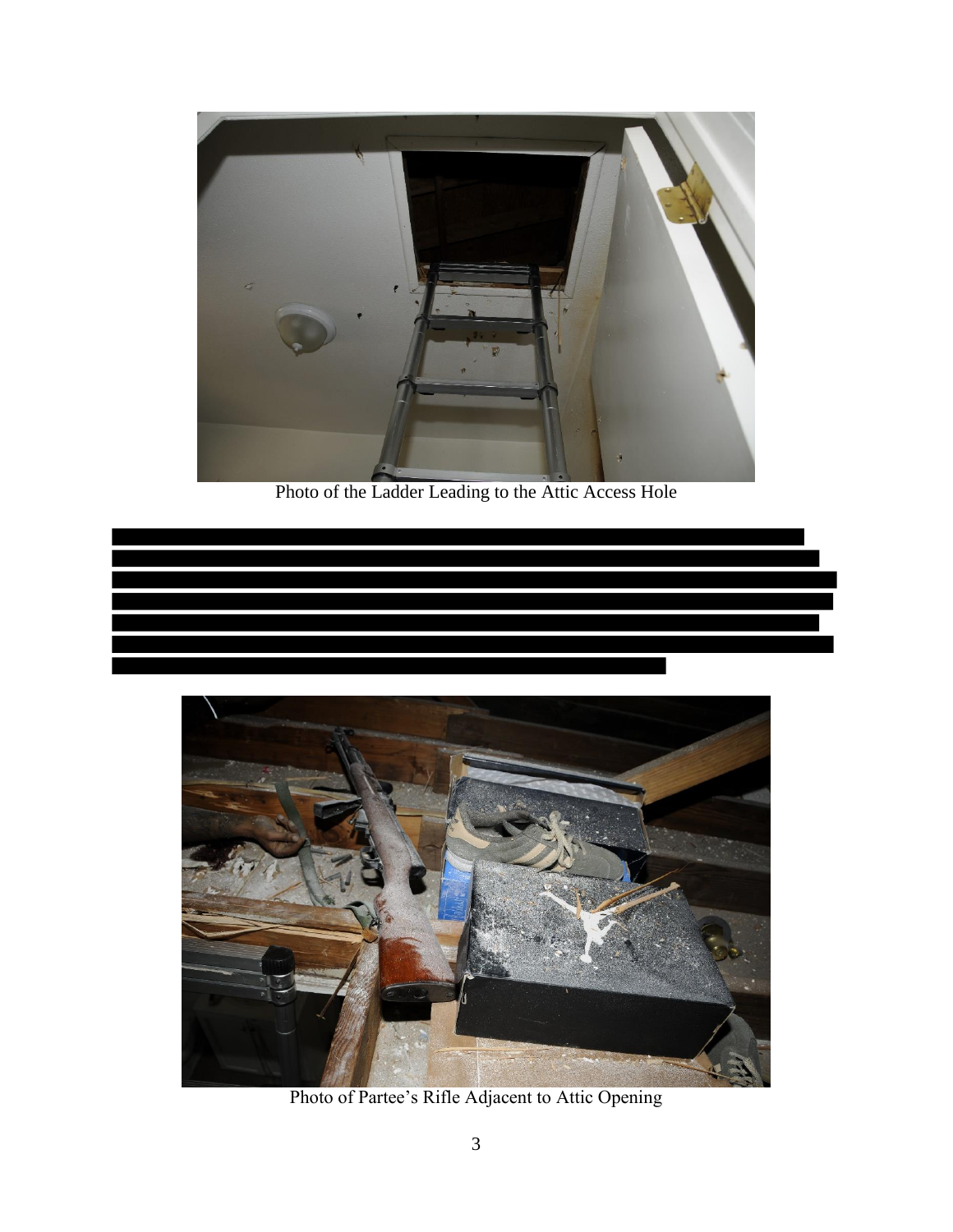The barrel of the handgun was approximately six inches from De La Riva's face when Partee fired, striking De La Riva in the face just below his left eye.



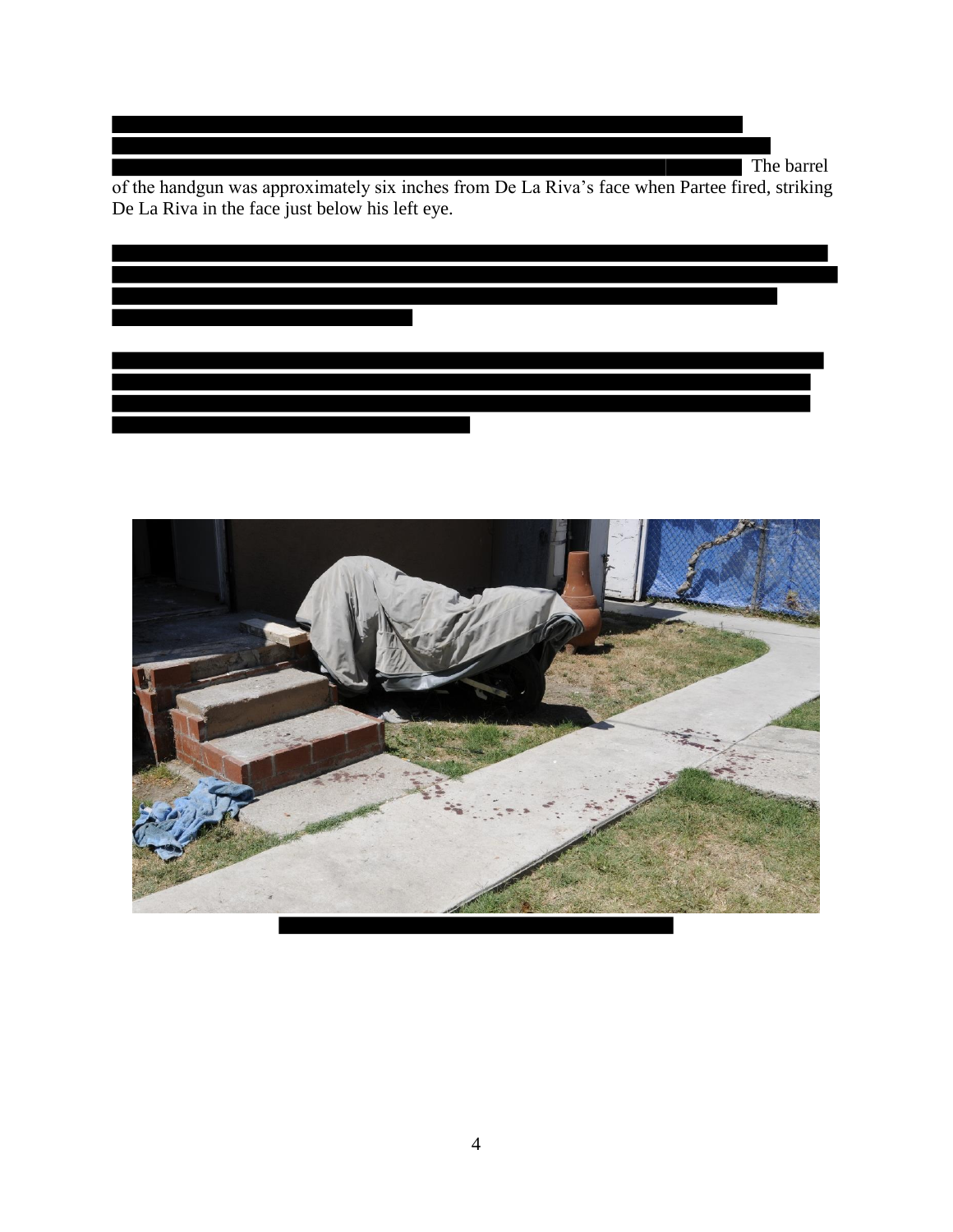

Continuation of De La Riva's Blood Trail

. At 7:28:22 Sergeant Rodriguez broadcast over the radio that shots were fired and that an officer needed help. He also inquired if any officers were injured and was told by Gaines that De La Riva had been shot. He

radioed for an ambulance at 7:30:22.

 $\overline{a}$ 



At approximately 8:00 p.m., members of the Special

Weapons and Tactics Team (SWAT) arrived and took control of the scene. Over the course of the next eleven hours, SWAT officers contained the scene and unsuccessfully attempted to make telephone contact with Partee. They also deployed tear gas, but were unable to compel Partee to surrender.

 $2^2$  Cover fire or covering fire is defined as "Fire used to protect troops when they are within range of enemy small arms." Department of Defense Dictionary of Military and Associated Terms, April 2008.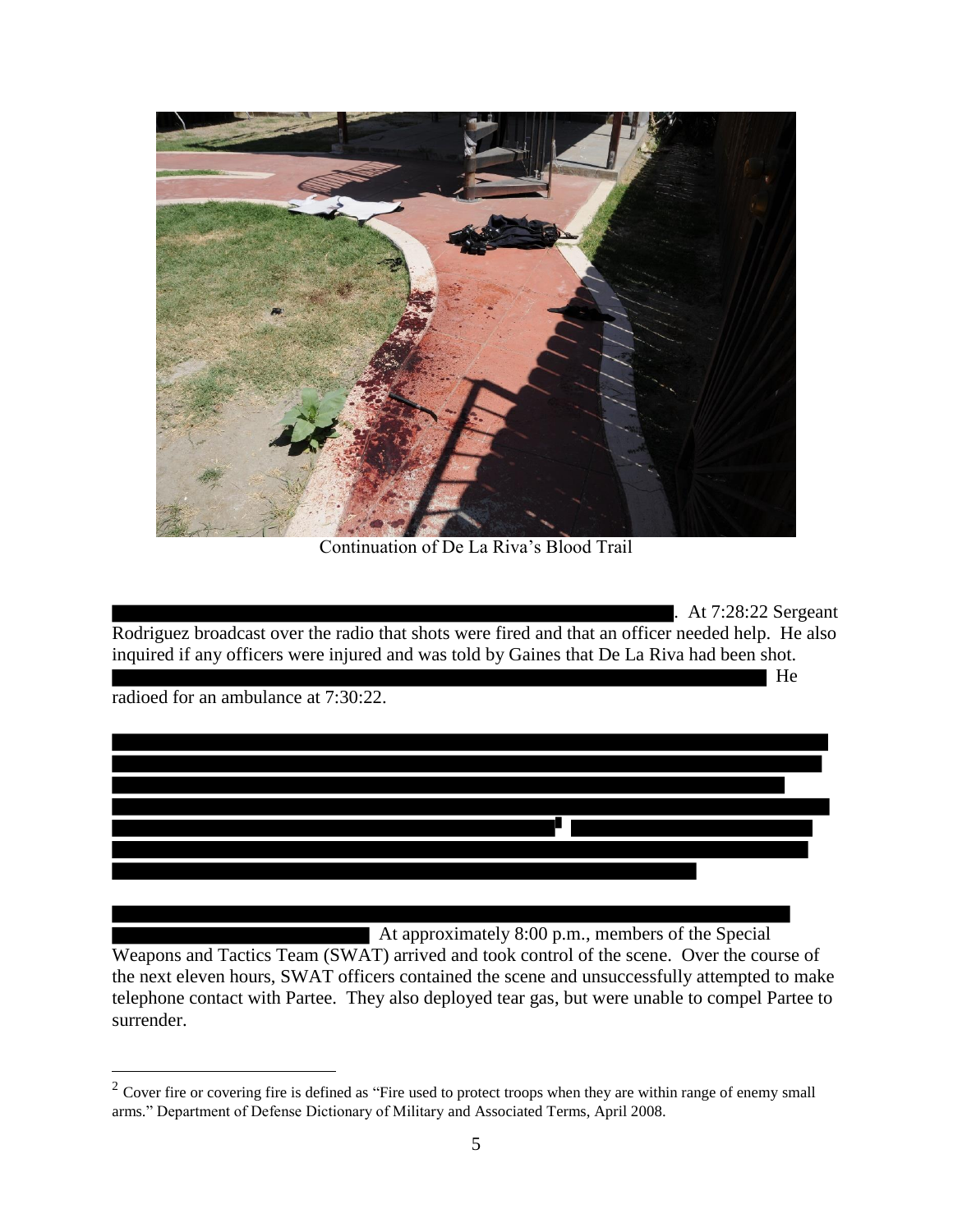At approximately 7:15 a.m. on June 26, SWAT members entered the house and eventually the attic where they discovered Partee deceased with a self-inflicted gunshot wound.

### **Autopsy**

On June 30, 2013, Deputy Medical Examiner J. Daniel Augustine M.D. conducted an autopsy on Partee's remains. He noted two gunshot wounds to Partee's body. A non-fatal wound to Partee's right forearm<sup>3</sup> and a self-inflicted fatal wound to Partee's right temple. Augustine noted soot and abrasion in the fatal wound and ascribed the manner of death as suicide. Toxicology results showed the presence of marijuana, cocaine and methamphetamine in Partee's blood.

### **Firearms Recovered**

Three operable firearms were discovered in the attic in proximity to Partee's body: a Glock, Model 22, .40 caliber, semiautomatic pistol; a Baretta Model 92F, 9mm, semiautomatic pistol; and an Interstate Arms 7.62 x 39mm, semiautomatic rifle. Both pistols were loaded. The rifle was not loaded; however live ammunition was located next to the rifle.

## **LEGAL ANALYSIS**

California law permits the use of deadly force in self-defense or in the defense of another if it reasonably appears that the person claiming the right of self-defense actually and reasonably believed that he was in imminent danger of great bodily injury or death. *People v. Randle* (2005) 35 Cal.4th 987, 994; *People v. Mercer* (1962) 210 Cal.App.2d 153, 161.

In protecting himself or another, a person may use that amount of force which he believes reasonably necessary and which would appear to a reasonable person, in the same or similar circumstances, to be necessary to prevent imminent injury. CALCRIM No. 3470.

In California, the evaluation of the reasonableness of a police officer's use of deadly force employs a reasonable person acting as a police officer standard. *People v. Mehserle*, (2012) 206 Cal. App. 4th 1125, 1146 (holding that California law "follows the objective 'reasonable person' standard—the trier of fact is required to evaluate the conduct of a reasonable person in the defendant's position [citations omitted] . . . the jury should consider all relevant circumstances surrounding the defendant's conduct. This enables the jury to evaluate the conduct of a reasonable person functioning as a police officer in a stressful situation—but this is not the same as following a special 'reasonable police officer' standard.")

"The 'reasonableness' of a particular use of force must be judged from the perspective of a reasonable officer on the scene, rather than the 20/20 vision of hindsight…The calculus of reasonableness must embody allowance for the fact that police officers are often forced to make split-second judgments—in circumstances that are tense, uncertain, and rapidly evolving—about

 $\overline{a}$ <sup>3</sup> This wound was a through-and-through gunshot wound. Because no projectile associated with this wound was recovered during the autopsy, it cannot be determined from what firearm this bullet was fired. It also cannot be determined which officer fired this bullet.